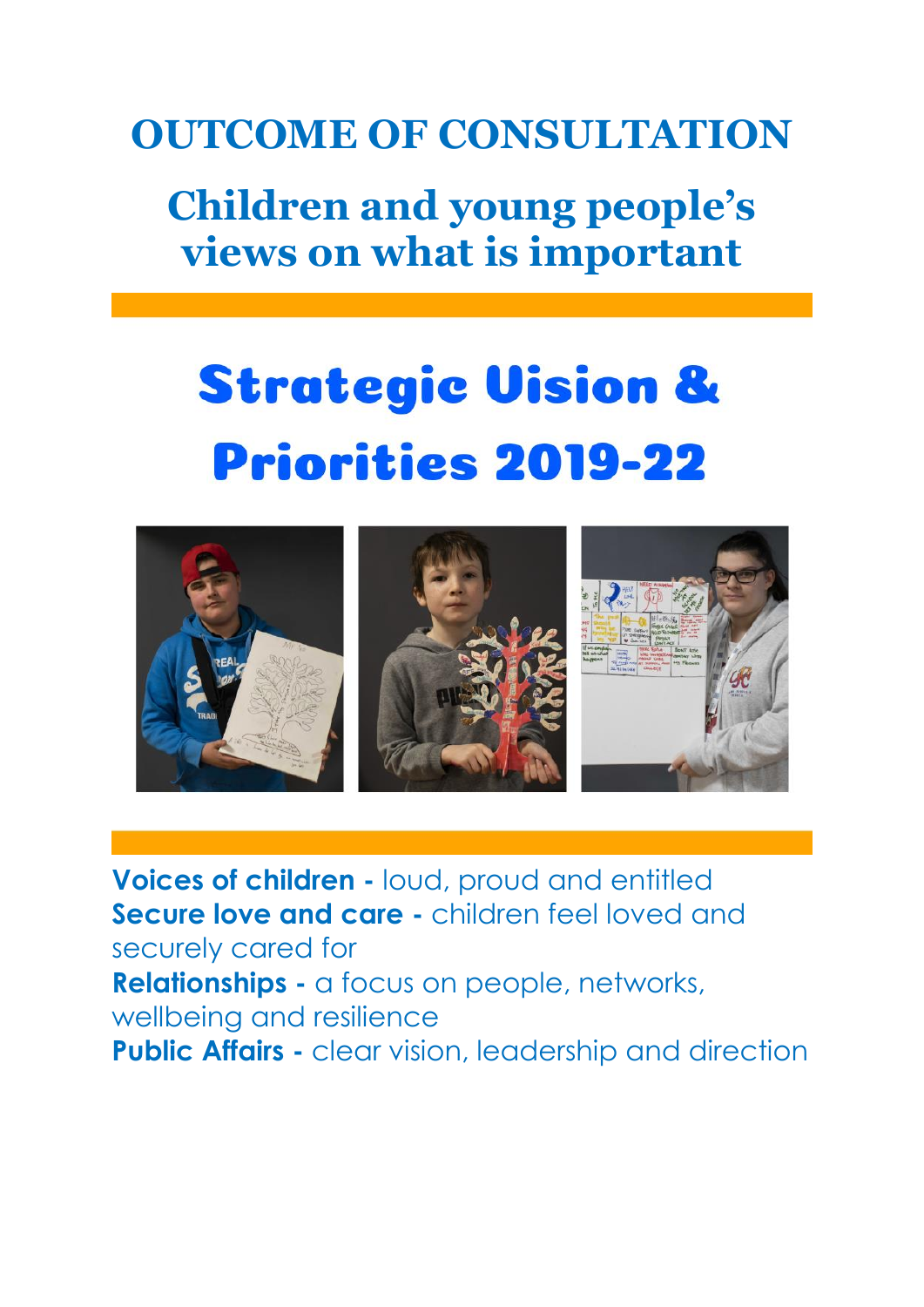## **Acknowledgements**

We would like to give special acknowledgement to all the children, young people and organisations who contributed their views and ideas.

Huge thanks too, to the children and young people not named here, who contributed via their Children in Care Council including: North East; North West; East Midlands; Greater London; South East; South West.

We would also like to thank the staff involved in these for their support.

We are very grateful for the written contributions, photos and drawings provided by the North Yorkshire Young People's Council (NYYPC), Kent Children in Care Council and Selby Youth Council.

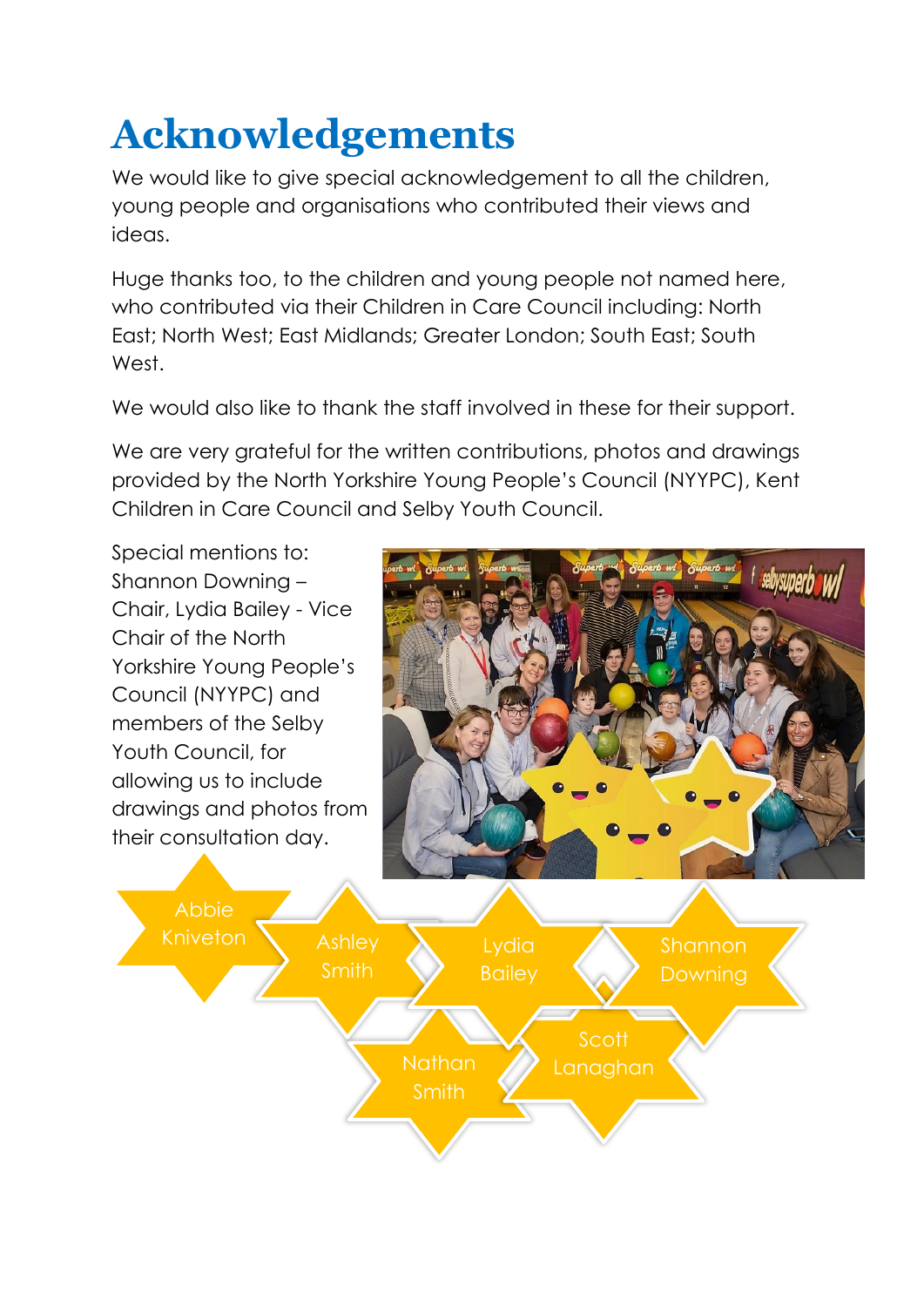### **Views from children and young people with care experience**

**Children and young people shared the following views about how NIROMP can work with children and young people to promote their voices, both locally, regionally and nationally:**



o *Use of social media questionnaires, YouTube and radio channels and a facebook page.* 

o *Involvement through NIROMP's regional meetings or groups.* 

o *A regular trip to the House of* 

*Commons to talk and debate about key issues for children and young people in care, also to organise more Conferences for Children in Care Councils.*

- o *Regular attendance at Children in Care Council and Corporate Parent Board meetings – to meet the young people, see their faces and have conversations with them.*
- o *Have regular meetings with children and young people e.g. a regional meeting or focus/steering group meetings for children and young people to feed in to local, regional, national strategic meetings.*
- o *Display Children in Care Council posters in a range of community buildings such as schools and promote via social media.*

#### **Children and young people shared the following views about how IRO Services could be improved:**

- o *Be our champion - push for us and our wishes.*
- o *Be aspirational for us and believe in us; it's easier to speak out when we trust our IRO and know they are on our side.*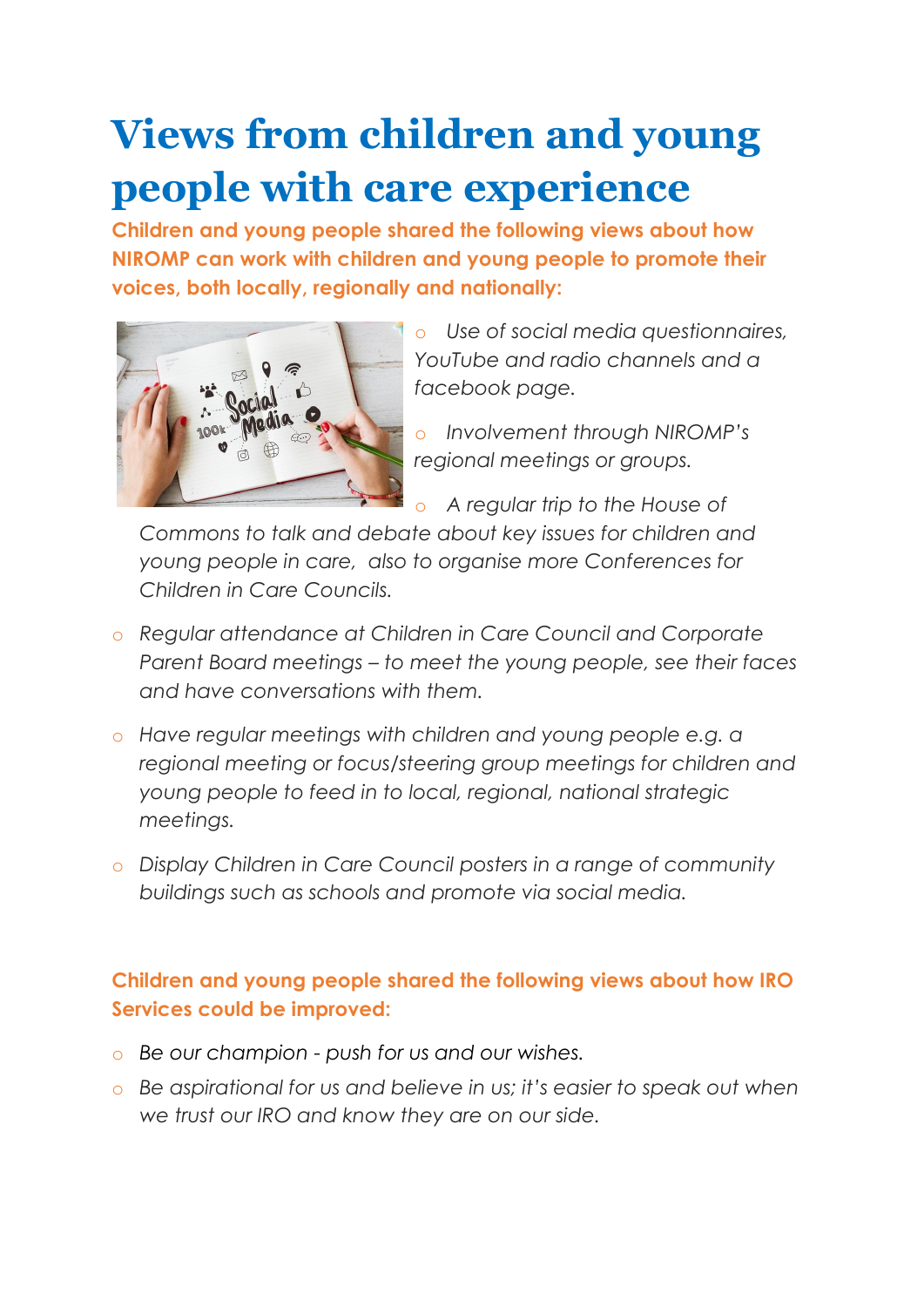- o *Extend the IRO Services so Young People can have an IRO until they are 25 if they want one.*
- o *Give all IROs the same training.*
- o *Some of us want our IROs to talk to us and visit us more.*



- o *Give more support to our families and make sure our foster carer(s) are supporting our important relationships with family (including brothers and sisters) and our friends.*
- o *Make sure we are well cared for at school and college.*
- o *Celebrate and give the best IROs awards.*
- o *New IROs should meet with us as soon as they are assigned and as often as possible.*



o *Give us an IRO business card with contact details and information so we can get in touch easily if we need to.*

o *Give us strategies and resources to help us speak out more confidently at meetings if we need them e.g. topic cards or sentence starters.*

- o *Make sure foster carers are involved in our lives for the right reasons because they care about us.*
- o *Give us information leaflets explaining our rights and help us understand our rights and what we can have.*
- o *Keep us up-to-date.*
- o *Give us more support around being bullied.*
- o *Give us more careers advice.*
- o *We want fewer changes of social workers.*
- o *Make sure we know about advocacy.*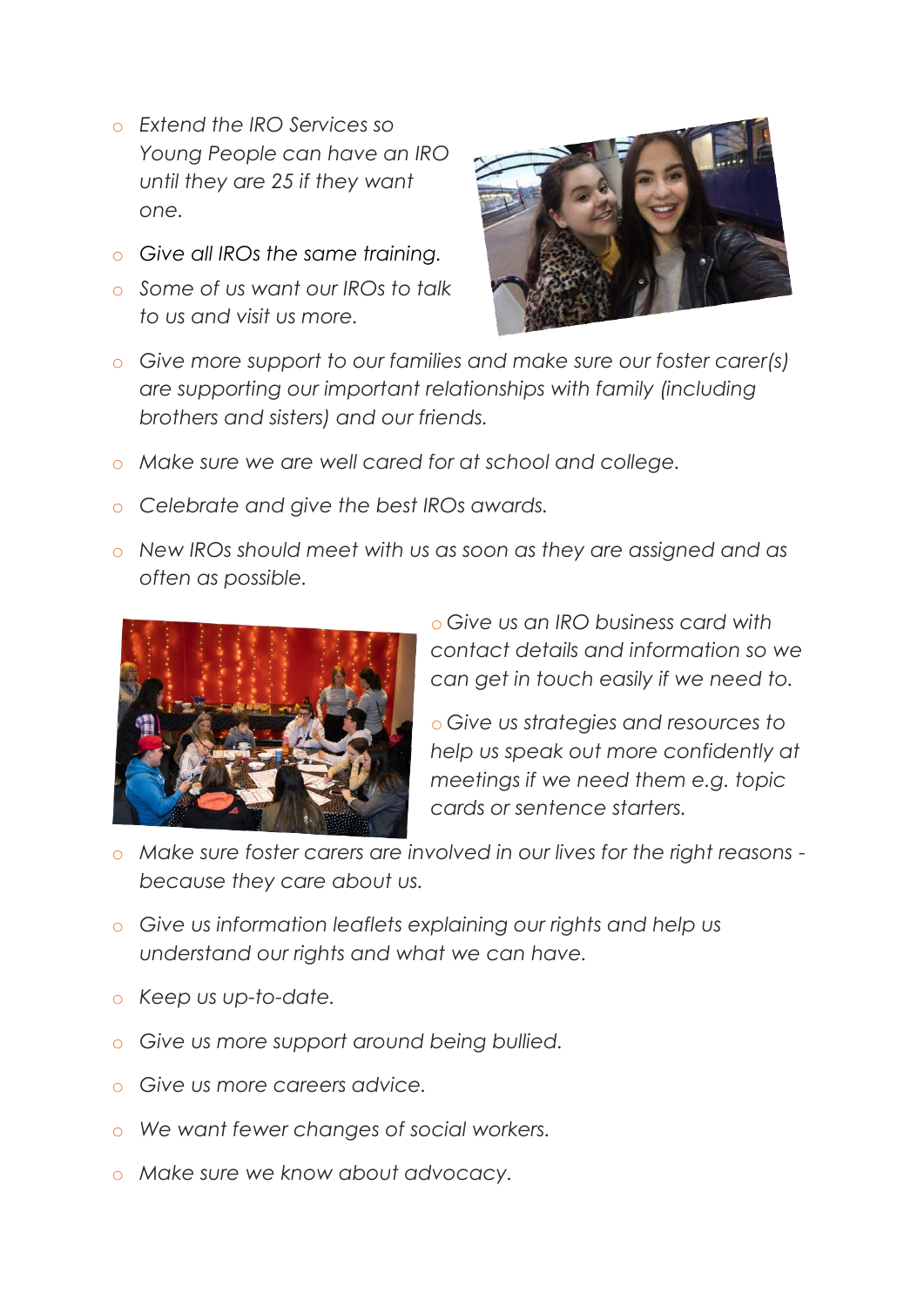o *Make sure personal information is not shared with everyone unnecessarily.*

#### **Children and young people had the following positive things to say about IROs:**

- o *They listen.*
- o *They help get your voice heard.*
- o *You can share problems and they help solve them.*
- o *They make sure everyone else does what they're supposed to and you get what you need*
- o *They are an outside person who you can turn to if you are not happy.*
- o *An IRO is like an advocate but different, they are there to make sure that your voice is heard"*
- o *I am asked every time about where, when and who I want there and I make decisions about my meeting!"*



o

#### o *Children and young people shared the following expectations about their review meeting:*

- o *All IRO's should listen to our views and explain all decisions made.*
- o *Let us have our say about the rules, about what is discussed (or not), by who, when and where and who is involved in meetings with and about us.*
- o *Listen to what we have to say about our birth family. We don't always want our birth family involved.*

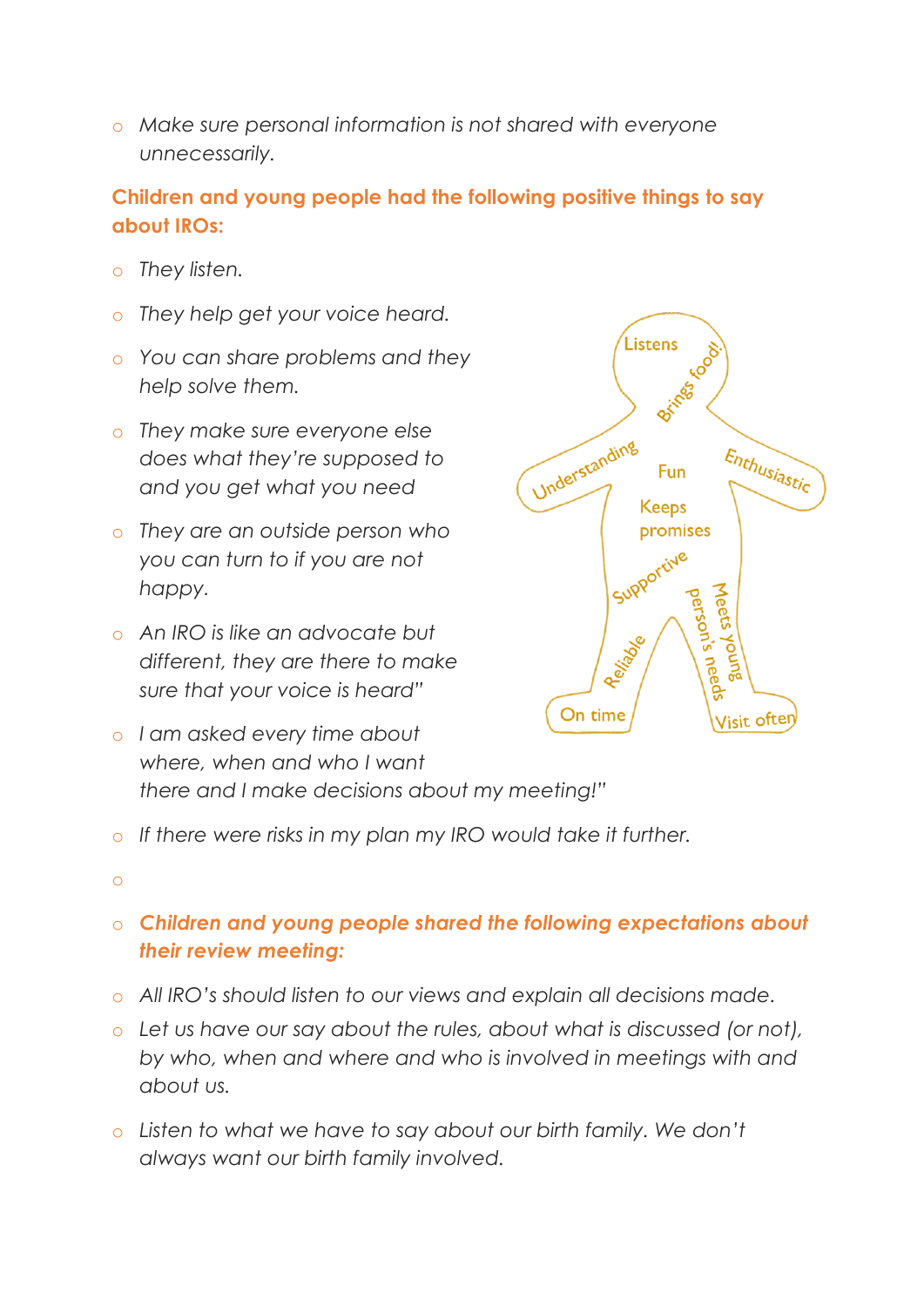- o *Meet and talk to us before and after our review meeting – to help us prepare and to get our views. Ask us what we want to talk about,*  which adults we would like to attend and for our ideas about when *and where our meeting should take place.*
- o *Give us a role in chairing our Review Meetings if we want and help us prepare for it.*
- o *Don't hold reviews in social care buildings. Keep them informal.*
- o *Don't wear lanyards if you're out in public with us and don't bring a laptop to type notes.*



- o *Be contactable always and not only when reviews or meetings are coming up.*
- o *Let us decide when we want to talk and make sure there is enough time to speak about things.*
- o *Don't make us feel pressured to talk in meetings if we do not want*



*to. If good work is done before and after then the IRO can talk on our behalf and ensure our voice is heard without us having to say a word.* 

o *Don't email us - text message, social media or phone is usually better.* 

- o *Think about what you're saying to and how it might come across – don't refer to us as 'LAC!'*
- o *Ensure there are provisions in place for people whose first language isn't English (include provisions for deaf and blind)*
- o *Tell us what's happened if we make a complaint.*